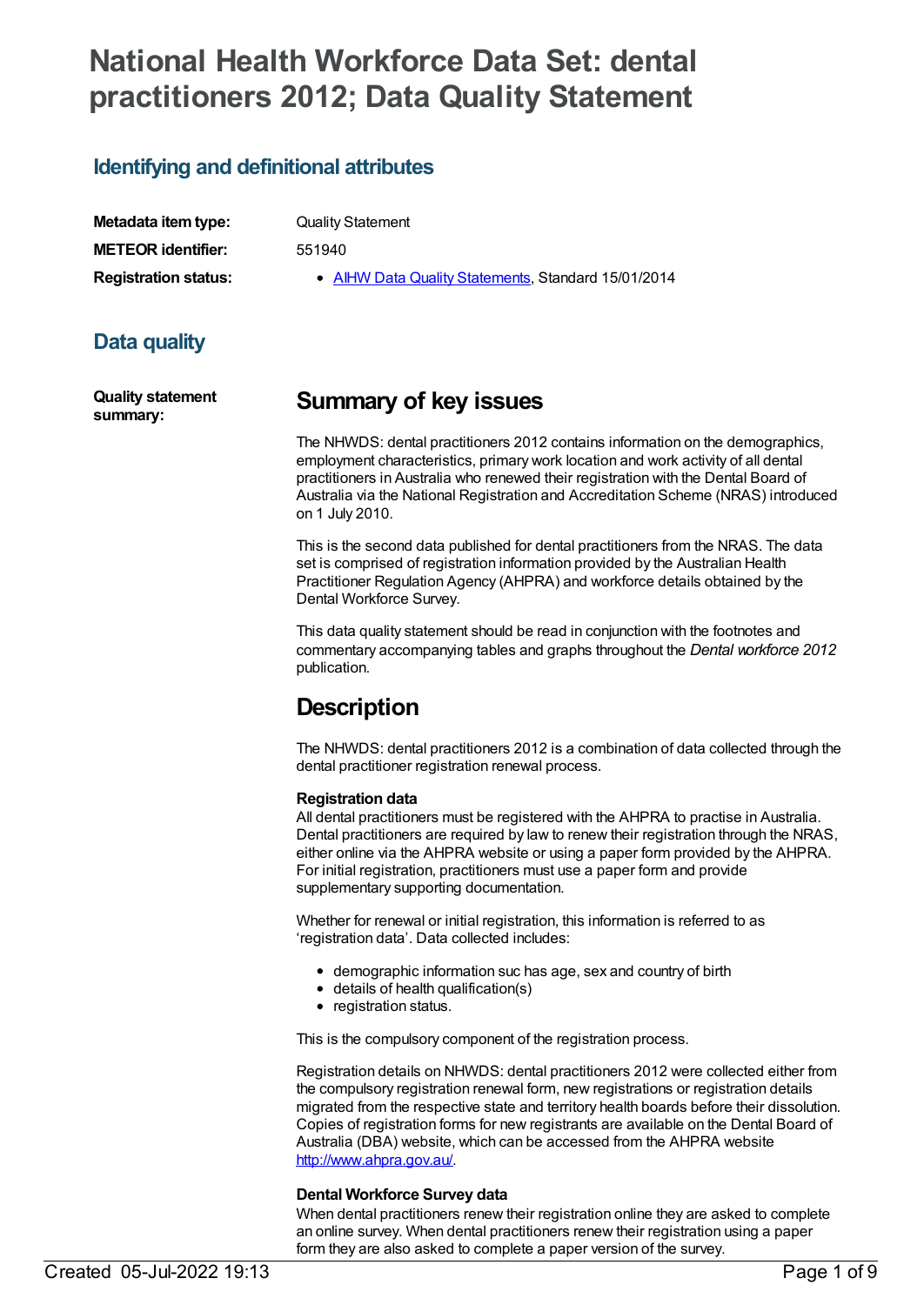Dentists, oral health therapists, dental hygienists, dental therapists and dental prosthetists complete the same survey form.

Copy of the Dental Workforce Survey questionnaire is available from the AIHW website <http://www.aihw.gov.au/workforce-publications/> (select link to Dental workforce 2012, additional material).

#### **Database creation**

The AHPRA stores both the online registration data and the survey information in separate databases. They send these 2 de-identified data sets to the Australian Institute of Health and Welfare (AIHW), where they are merged into a national data set.

The paper registration and survey forms are sent to the AHPRA, where the paper registration forms are scanned and merged with the data obtained from the online process. The AHPRA sends the paper survey forms to the Health Workforce Australia (HWA) to be scanned into a data set. The HWA sends this data set to the AIHW for merging with the online survey forms and registration data, cleansing (including derivation of primary dental practitioner type) and adjustment for non-response to form a nationally consistent data set. The final data set is then known as the National Health Workforce Data Set: dental practitioners.

The AHPRA collects information on each division of general registration; that is dentist, oral health therapist, dental hygienist, dental therapist and dental prosthetist. It is possible for dental practitioners to have more than 1 division of general registration e.g. registered as a dental hygienist and dental therapist. The AIHW assigns a primary registration division to practitioners with more than 1 division of general registration. The method used changed from 2011 and 2012 (see Box 1); therefore, comparison of 2011 and 2012 data should be made with caution.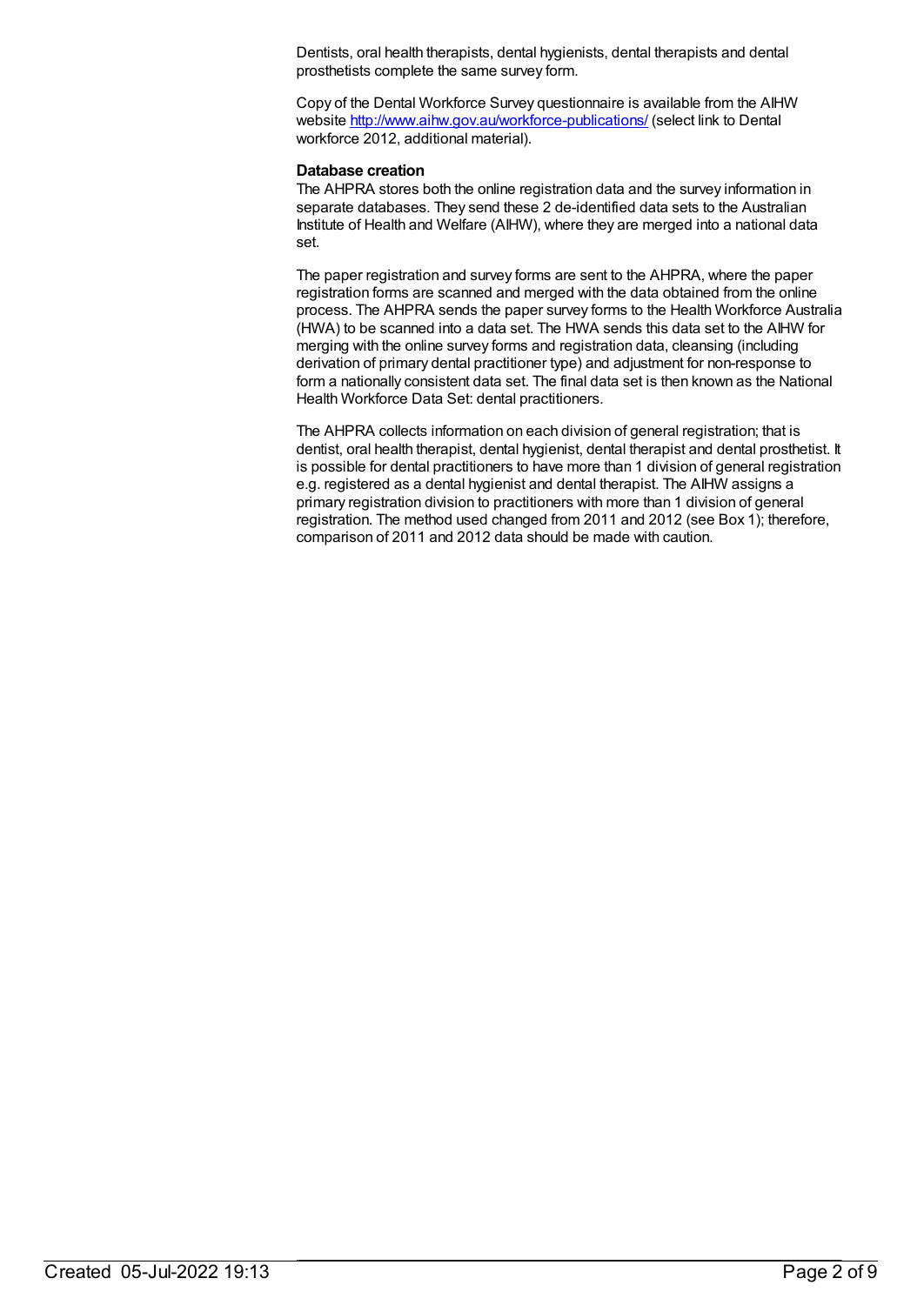#### **Box 1: Primary dental division of general registration**

In the NHWDS: dental practitioners, dental practitioners who are registered in more than 1 division of general registration have been assigned a primary (or main) division. The methodology to assign a primary dental division of general registration changed from 2011 and 2012, with the treatment of practitioners with both dental hygiene and dental therapy registrations being the main difference.

In 2011, oral health therapists included those with both dental therapy and dental hygienist registrations. In 2012, practitioners with both dental hygiene and dental therapy registrations were treated as either a dental therapist or dental hygienist depending on other eligibility criteria (e.g. principal area of main job, whether worked more hours in private or public sector and geographic location). The different methods may, in part, have contributed to a 30.6% decrease in oral health therapists and an increase in dental hygienists and dental therapists (36.1% and 8.3%, respectively).

Further details of the 2011 and 2012 methods are below.

#### 2011 method

The method was based on the following criteria applied to dental practitioners with 2 types of general registrations:

- if they had both dental hygienist and dental prosthetist registrations, then the practitioner was treated as a dental hygienist
- if they had both dental therapist and dental prosthetist registrations, then the practitioner was treated as a dental therapist
- if they had both dental hygienist and dental therapist registrations, then the practitioner was treated as an oral health therapist.

#### 2012 method

Dental practitioners are assigned a primary division of registration based on the following criteria in the order listed:

- if they have a dentist registration, then the practitioner is treated as a dentist.
- if they have an oral health therapist registration, then the practitioner is treated as an oral health therapist.
- if they have both dental hygienist and dental therapist registrations and if their principal area of practice is dental hygiene, then the practitioner is treated as a dental hygienist.
- if they have both dental hygienist and dental therapist registrations and if their principal area of practice is dental therapy, then the practitioner is treated as a dental therapist.
- if they have both dental hygienist and dental therapist registrations and if they are in Western Australia and work the majority of hours in the private sector, then they are treated as a dental therapist.
- if they have both dental hygienist and dental therapist registrations and if they are not in Western Australia and work the majority of hours in the private sector, then they are treated as a dental hygienist.
- if they have both dental hygienist and dental therapist registrations and if they work the majority of hours in the public sector, then they are treated as a dental therapist.
- the remaining practitioners with both dental hygienist and dental therapist registrations are treated as dental hygienists.
- the remaining practitioners with a dental hygienist registration are treated as a dental hygienist.
- the remaining practitioners with a dental therapist registration are treated as a dental therapist.
- the remaining practitioners with a dental prosthetist registration are treated as a dental prosthetist.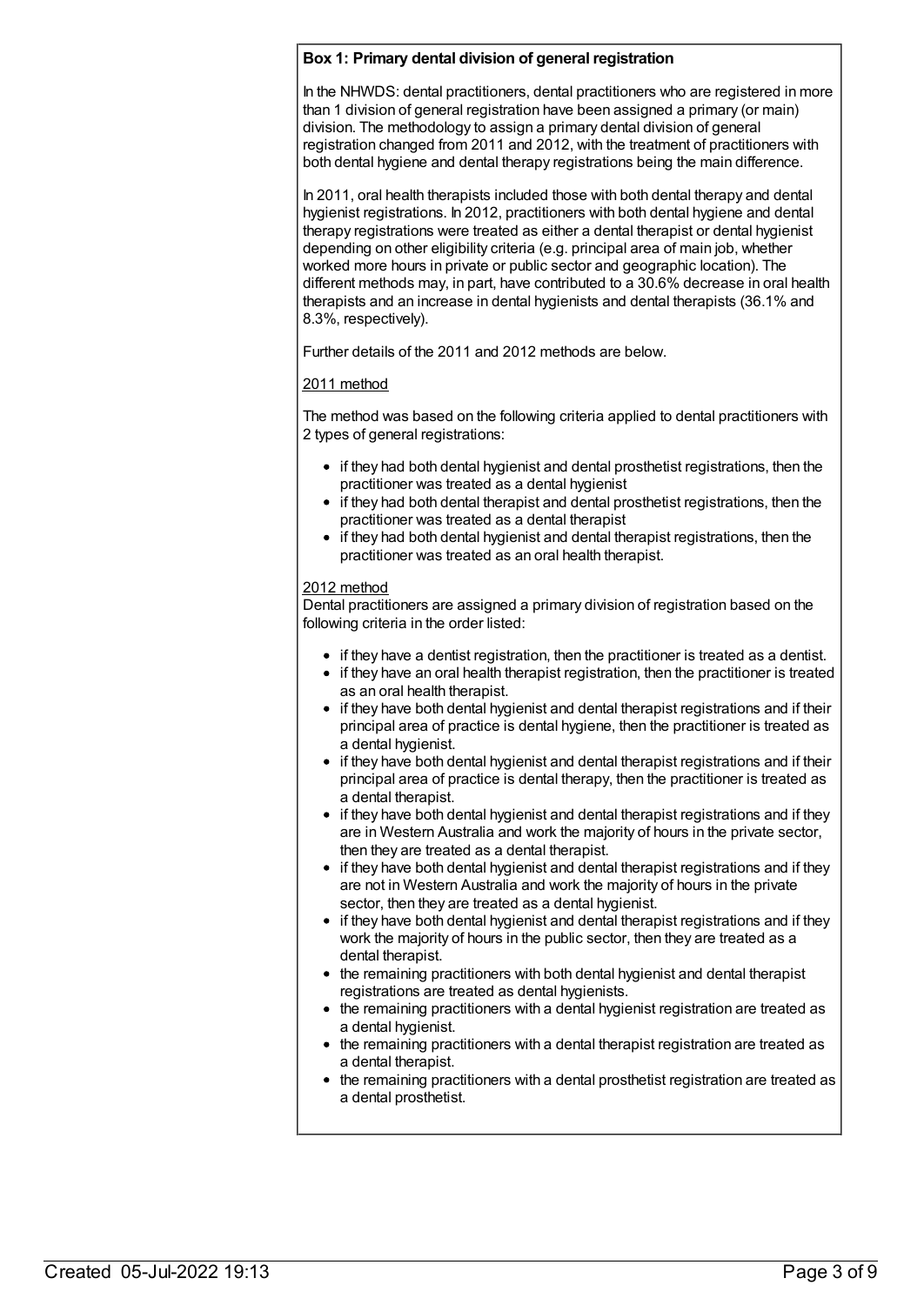### **Institutional environment: Australian Institute of Health and Welfare**

The AIHW is a major national agency set up by the AustralianGovernment under the *Australian Institute of Health and Welfare Act 1987* to provide reliable, regular and relevant information and statistics on Australia's health and welfare. It is an independent statutory authority established in 1987, governed by a management board, and accountable to the Australian Parliament through the Health and Ageing portfolio.

The AIHW aims to improve the health and wellbeing of Australians through better health and welfare information and statistics. It collects and reports information on a wide range of topics and issues, ranging from health and welfare expenditure, hospitals, disease and injury, and mental health, to ageing, homelessness, disability and child protection.

The Institute also plays a role in developing and maintaining national metadata standards. This work contributes to improving the quality and consistency of national health and welfare statistics. The Institute works closely with governments and nongovernment organisations to achieve greater adherence to these standards in administrative data collections to promote national consistency and comparability of data and reporting.

One of the main functions of the AIHW is to work with the states and territories to improve the quality of administrative data and, where possible, to compile national data sets based on data from each jurisdiction, and to analyse these data sets and disseminate information and statistics.

The *Australian Institute of Health and Welfare Act 1987*, in conjunction with compliance to the *Privacy Act 1988* (Cwlth), ensures that the data collections managed by the AIHW are kept securely and under the strictest conditions with respect to privacy and confidentiality. For further information, see the AIHW website <http://www.aihw.gov.au>.

The AIHW is the data custodian of the NHWDS: dental practitioners 2012.

# **Australian Health Practitioner Regulation Agency**

The AHPRA is the organisation responsible for the implementation of the NRAS across Australia. The AHPRA works with the National Health Practitioner Boards to regulate health practitioners in the public interest and to ensure a competent and flexible health workforce that meets the current and future needs of the Australian community.

# **Health Workforce Australia**

The HWA is an Australian government agency established by the Council of AustralianGovernments to address the challenges of providing a skilled, flexible and innovative health workforce that meets the needs of the Australian community. The HWA are responsible for the development of the Dental Workforce Survey and other profession-specific workforce surveys.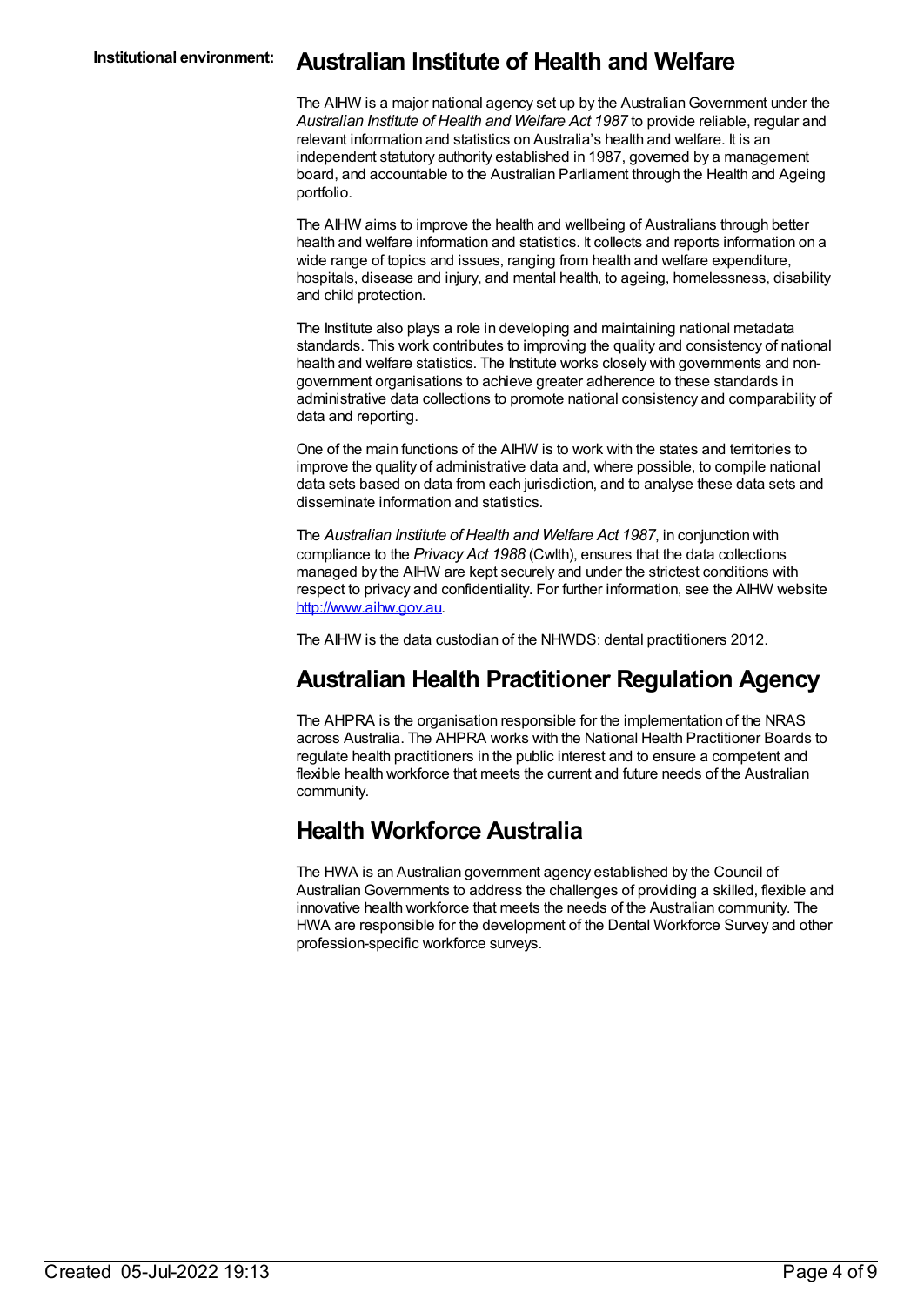| <b>Timeliness:</b>    | The NHWDS: dental practitioners, is produced annually from the national registration<br>renewal process, and conducted between 1 October and 30 November (the renewal<br>date) each year. Although the reference time is notionally the renewal date, legislation<br>allows for a 1 month period of grace. Thus, the final registration closure date is 1<br>month after the renewal date. The AHPRA allows a further 2 weeks to allow for mail<br>and data entry delays before the registrations are considered expired. Consequently<br>the extraction of data occurs (the extraction date) a month and a half after the renewal<br>date. |
|-----------------------|---------------------------------------------------------------------------------------------------------------------------------------------------------------------------------------------------------------------------------------------------------------------------------------------------------------------------------------------------------------------------------------------------------------------------------------------------------------------------------------------------------------------------------------------------------------------------------------------------------------------------------------------|
|                       | The survey data are also collected between 1 October and 30 November, as their<br>collection is administered as part of the registration renewal process.                                                                                                                                                                                                                                                                                                                                                                                                                                                                                   |
|                       | The exceptions to this timetable are in relation to limited and provisional registrations,<br>where the registrant is renewed on the anniversary of their commencement. These<br>responses are included with the regular survey respondents.                                                                                                                                                                                                                                                                                                                                                                                                |
|                       | Due to significant delays with release of data from the new national registration<br>system, complete and final data were provided to the AIHW much later than originally<br>scheduled.                                                                                                                                                                                                                                                                                                                                                                                                                                                     |
|                       | Data provided needed joint reviews by the AHPRA, AIHW and HWA to manage the<br>range of considerations and data quality issues. This review process improved data<br>quality, data definitions, metadata and data cleansing. The process also led to<br>improvements in AHPRA's extracting scripts to provide consistency in data exchange<br>specifications. This process delayed the supply of data but improved the overall<br>quality. The HWA has provided funding and assistance to the AHPRA to improve<br>their survey tool infrastructure to improve timeliness and quality of data provision in<br>future.                        |
|                       | The AIHW did not receive complete data for 2012 until July 2013. The AHPRA have<br>indicated that future data provision is anticipated to be timely and be 6 weeks from<br>the close of registration on 30 November.                                                                                                                                                                                                                                                                                                                                                                                                                        |
| <b>Accessibility:</b> | Results from the NHWDS: dental practitioners 2012 are published in the Dental<br>workforce 2012 report. The report and workforce survey questionnaire are available<br>from the AIHW website http://www.aihw.gov.au/workforce-publications/ (select link to<br>Dental workforce 2012).                                                                                                                                                                                                                                                                                                                                                      |
|                       | Users can request data not available online or in reports via the Media and Strategic<br>Engagement Unit on (02) 6244 1032 or via email to <i>info@aihw.gov.au</i> . Requests that<br>take longer than half an hour to compile are charged for on a cost-recovery basis.                                                                                                                                                                                                                                                                                                                                                                    |
|                       | Access to the master unit record file may be requested through the AIHW Ethics<br>Committee.                                                                                                                                                                                                                                                                                                                                                                                                                                                                                                                                                |
|                       | The HWA provide a data tabulation tool, including data from the National Health<br>Workforce Data Set, on their website http://www.hwa.gov.au/work-<br>programs/information-analysis-and-planning/health-workforce-data.                                                                                                                                                                                                                                                                                                                                                                                                                    |
| Interpretability:     | Descriptions of data items in the NHWDS: dental practitioners 2012 are available on<br>request from the Expenditure and Workforce Unit at the AIHW.                                                                                                                                                                                                                                                                                                                                                                                                                                                                                         |
|                       | The Dental Workforce Survey questionnaire is available from the AIHW website<br>http://www.aihw.gov.au/workforce-publications/ (select link to Dental workforce 2012,<br>additional material).                                                                                                                                                                                                                                                                                                                                                                                                                                              |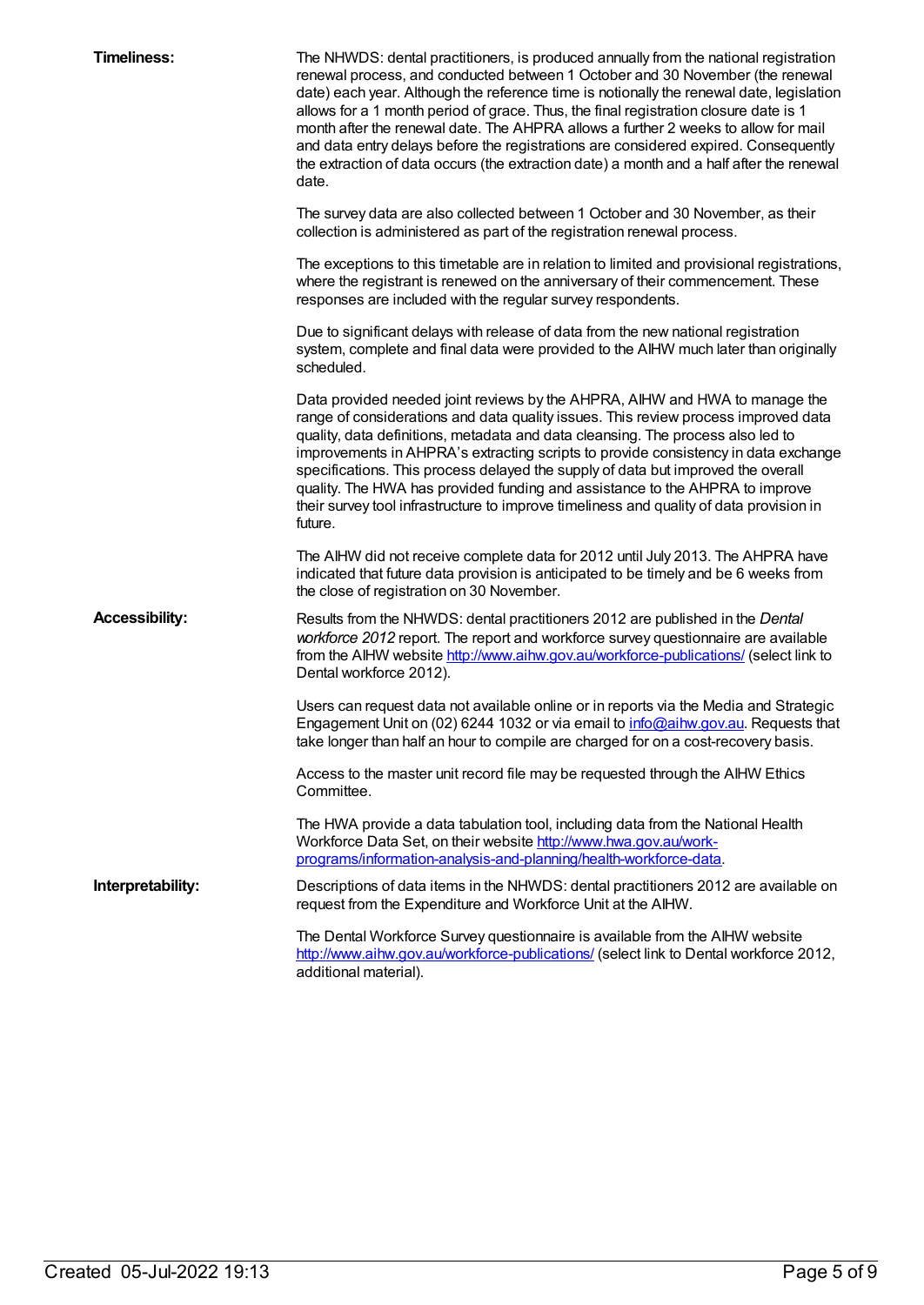**Relevance:** The primary purpose of the NHWDS: dental practitioners 2012 is to provide information on the number and demographic and employment characteristics of dental practitioners.

> The NHWDS: dental practitioners 2012 is relevant for understanding the size and characteristics of the dental workforce in Australia.

The NHWDS: dental practitioners 2012 is therefore highly relevant for health agencies involved in workforce planning, as well as health policy planning and implementation in general.

The location and distribution of the workforce, as well as demographic details such as age and sex of dental practitioners are highly useful for workforce planning within states and territories and nationally. Information on qualifications is relevant for the relevant professional associations and educational planning.

### **Scope and coverage**

The NHWDS: dental practitioners 2012 contains registration details of all the registered dental practitioners in Australia at the extraction date, a month and a half after the nominal renewal date of 30 November 2012.

The NHWDS: dental practitioners 2012 also contain details from the Dental Workforce Survey. The survey collects information on the employment characteristics, work locations and work activity of dental practitioners. Completion of the survey is voluntary and only dental practitioners who are on the register at the time of the survey and required to renew their registration receive a questionnaire for completion. New registrants registering outside the registration renewal period will not receive a survey form. These practitioners will receive a survey form when they renew their registration the following year.

# **Accuracy: Estimation procedures**

The AIHW uses registration data together with survey data to derive estimates of the total dental practitioner workforce. Not all dental practitioners who receive a survey respond, because it is not mandatory to do so. In deriving the estimates, 2 sources of non-response to the survey are accounted for:

- item non-response—occurs as some respondents return partially completed surveys. Some survey records were so incomplete that it was decided to omit them from the reported survey data.
- survey non-response—occurs because not all registered practitioners who receive a questionnaire respond.

A separate estimation procedure is used for each. Imputation is used to account for item non-response, and weighting for survey non-response.

### **Imputation: estimation for item non-response**

The imputation process involves an initial examination of all information provided by a respondent. If possible, a reasonable assumption is made about any missing information based on responses to other survey questions. For example, if a respondent provides information on hours worked and the area in which they work, but leaves the workforce question blank, it is reasonable to assume that they were employed.

Missing values remaining after this process are considered for their suitability for further imputation. Suitability is based on the level of non-response to that item. Imputation is usually applied only in cases where the proportion of missing values is less than 5% of the total.

In imputation, the known probabilities of particular responses occurring are used to assign a response category value to each record using a random number generator or the sequential hot deck imputation method. Imputed values are based on the distribution of responses occurring in the responding sample. Therefore, fundamental to imputing missing values for survey respondents who returned partially completed questionnaires is the assumption that respondents who answer various questions are similar to those who do not.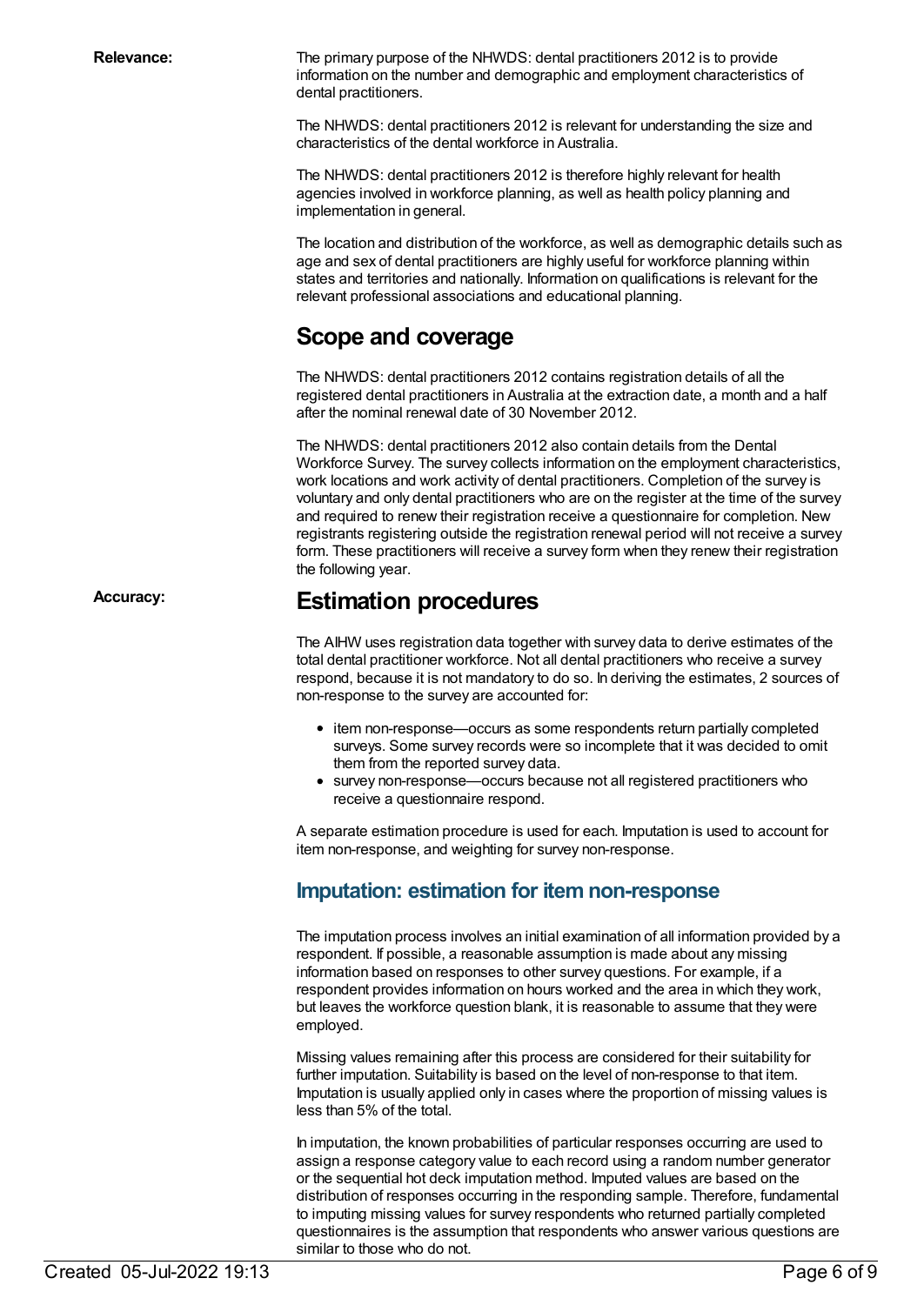Age and sex values within each state and territory of principal practice are first imputed to account for missing values. Other variables deemed suitable for this process were then imputed. These include hours worked in the week before the survey and principal role of main job.

### **Weighting: estimation for population non-response**

Each survey record (or respondent) is assigned a weight that is calibrated to align with independent data on the population of interest, referred to as 'benchmarks'. In principle, this weight is based on the population number (the benchmark) divided by the number in the responding sample. The resulting fraction becomes the expansion factor applied to the record, referred to as the 'weight', providing an estimate of the population when aggregate output is generated. Therefore, the weight for each record is based on particular characteristics that are known for the whole population.

The total number of registered dental practitioners is used to benchmark the survey.

The calculation of weights is usually part of the data processing for a sample survey in which the sample is selected before the survey is done. In the 2012 survey of dental practitioners, all renewing registrants were sent a workforce survey questionnaire when registration renewal was due. Therefore, technically, it was a census of dental practitioners. However, because not all renewing registrants in scope respond to the survey, there is a non-response bias in the data. Because the group of respondents in the data set is not random, standard errors are not a suitable means of gauging variability.

The benchmark data used for weighting are the number of registered dental practitioners in each state and territory (based on the location of principal practice), within the registratin data, grouped by:

- broad registration type—'general and specialist' (including people with only a specialist registration), 'provisional', 'non-practising' and 'general' (including general and limited registrations)
- type of dental practitioner—'dentist ', 'oral heath therapist', 'dental hygienist', 'dental therapist', 'dental prosthetist'
- whether registered in the profession or not
- age group
- sex.

Producing estimates for the dental profession by weighting the data from respondents adjusts for bias in the responding group of dental practitioners, but only for known population characteristics (such as age and sex, where provided). If information for a variable is not known for the whole population, the variable cannot be used in the calculation of weights and cannot be used in the adjustment process.

For variables not used in the calculation of weights (for the NHWDS: dental practitioners 2012, that is all variables other than state and territory of principal practice, broad registration type, type of dental practitioner, whether registered or not, age and sex), it is assumed, for estimation purposes, that respondents and nonrespondents have the same characteristics. If the assumption is incorrect, and nonrespondents are different from respondents, then the estimates will have some bias.

The extent of this cannot be measured without obtaining more detailed information about non-respondents. Therefore, there will be some unquantifiable level of bias in the estimates.

### **Survey responses**

The response rates for each type of dental practitioner are listed in Table 1.

**Table 1: Survey response rates, states and territories (a) , 2011 and 2012**

| Division of $\parallel$<br>qeneral<br>registration |      | ∣ Year   NSW | Vic                                     |  |  |  | Qld   WA   SA   Tas   ACT   NT   Australia |
|----------------------------------------------------|------|--------------|-----------------------------------------|--|--|--|--------------------------------------------|
| Dentist                                            | 2011 |              | 89.2 87.5 87.7 85.3 91.5 87.6 91.2 84.9 |  |  |  | 88.3                                       |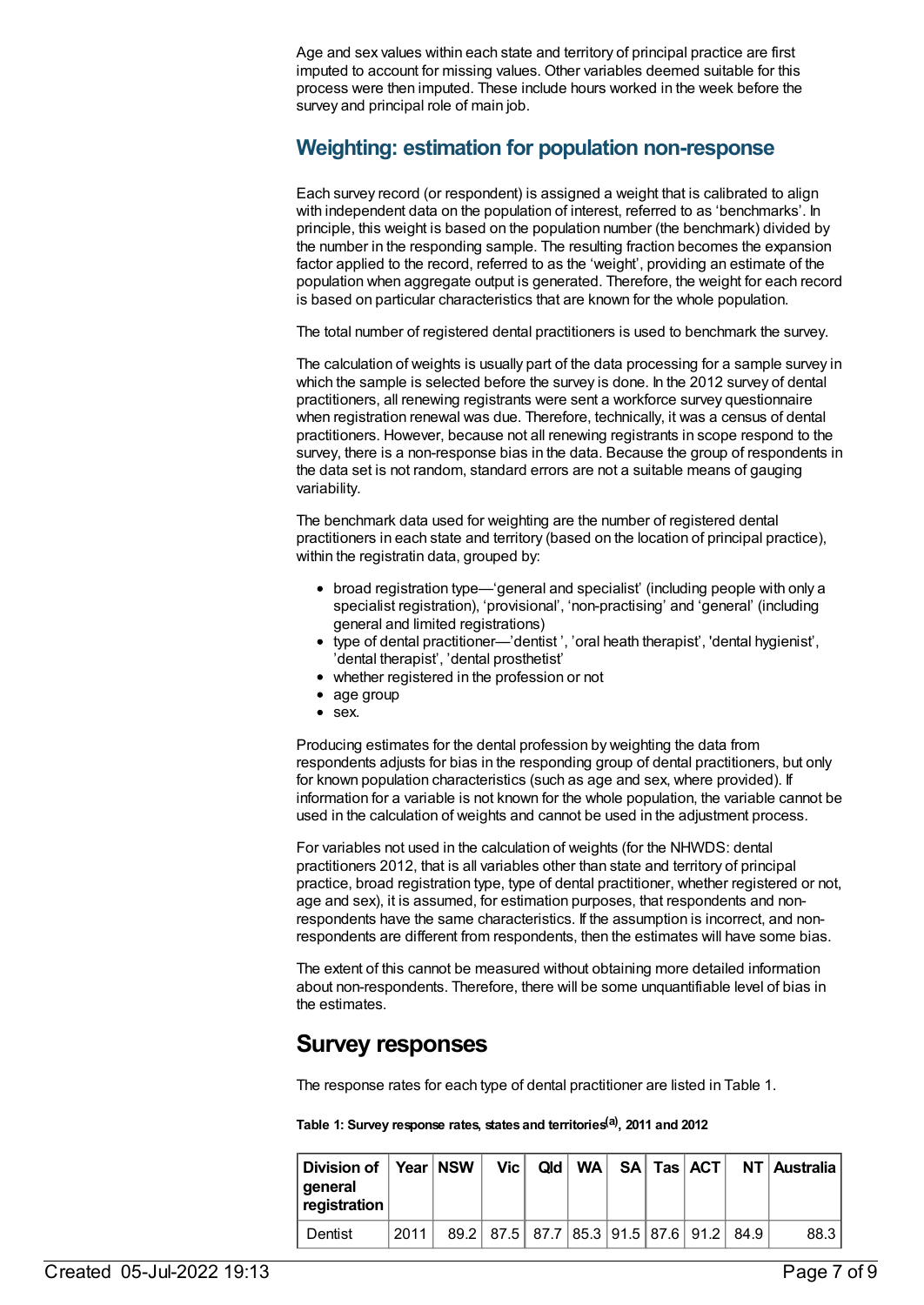|                             | 2012 | 93.0 | 91.4 | 92.0 | 90.9 | 90.9 | 92.7 | 93.2 | 95.8 | 92.1 |
|-----------------------------|------|------|------|------|------|------|------|------|------|------|
| Oral health<br>therapist    | 2011 | 80.8 | 83.5 | 86.8 | 88.2 | 87.7 | 66.7 | 88.9 | 90.9 | 85.2 |
|                             | 2012 | 81.5 | 83.2 | 92.5 | 100  | 67.1 | 80.0 | 100  | 80.0 | 84.7 |
| Dental<br>hygienist         | 2011 | 88.8 | 94.6 | 91.5 | 84.3 | 84.4 | 85.7 | 100  | 100  | 88.7 |
|                             | 2012 | 90.9 | 97.5 | 96.2 | 95.1 | 93.8 | 100  | 96.1 | 92.3 | 94.5 |
| Dental<br>therapist         | 2011 | 95.9 | 92.2 | 90.0 | 87.6 | 97.2 | 94.4 | 93.3 | 100  | 91.9 |
|                             | 2012 | 94.4 | 95.6 | 94.4 | 94.3 | 96.5 | 100  | 88.9 | 94.7 | 94.9 |
| Dental<br>prosthetist       | 2011 | 89.4 | 83.7 | 86.0 | 81.8 | 91.1 | 94.1 | 93.3 | 80.0 | 87.0 |
|                             | 2012 | 92.1 | 89.3 | 92.7 | 91.9 | 96.2 | 100  | 92.3 | 100  | 92.0 |
| All dental<br>practitioners | 2011 | 89.2 | 87.5 | 87.7 | 85.5 | 90.6 | 89.5 | 92.5 | 87.8 | 88.3 |
|                             | 2012 | 92.5 | 91.5 | 92.5 | 92.1 | 90.7 | 95.2 | 93.5 | 94.9 | 92.2 |

(a) Data are derived from state and territory of principal practice where available; otherwise, state and territory of main job is used as a proxy. If main job details are unavailable, state and territory of residence is used. Records with no information on all 3 locations are coded to 'Not Stated'.

*Sources:* NHWDS: dental practitioners, 2011 and 2012.

Data are reported on the basis of the most current address at the time the survey was undertaken, unless stated otherwise. The data include employed dental practitioners who did not state or adequately describe their location as well as employed dental practitioners who were overseas. Therefore, the national estimates include these groups.